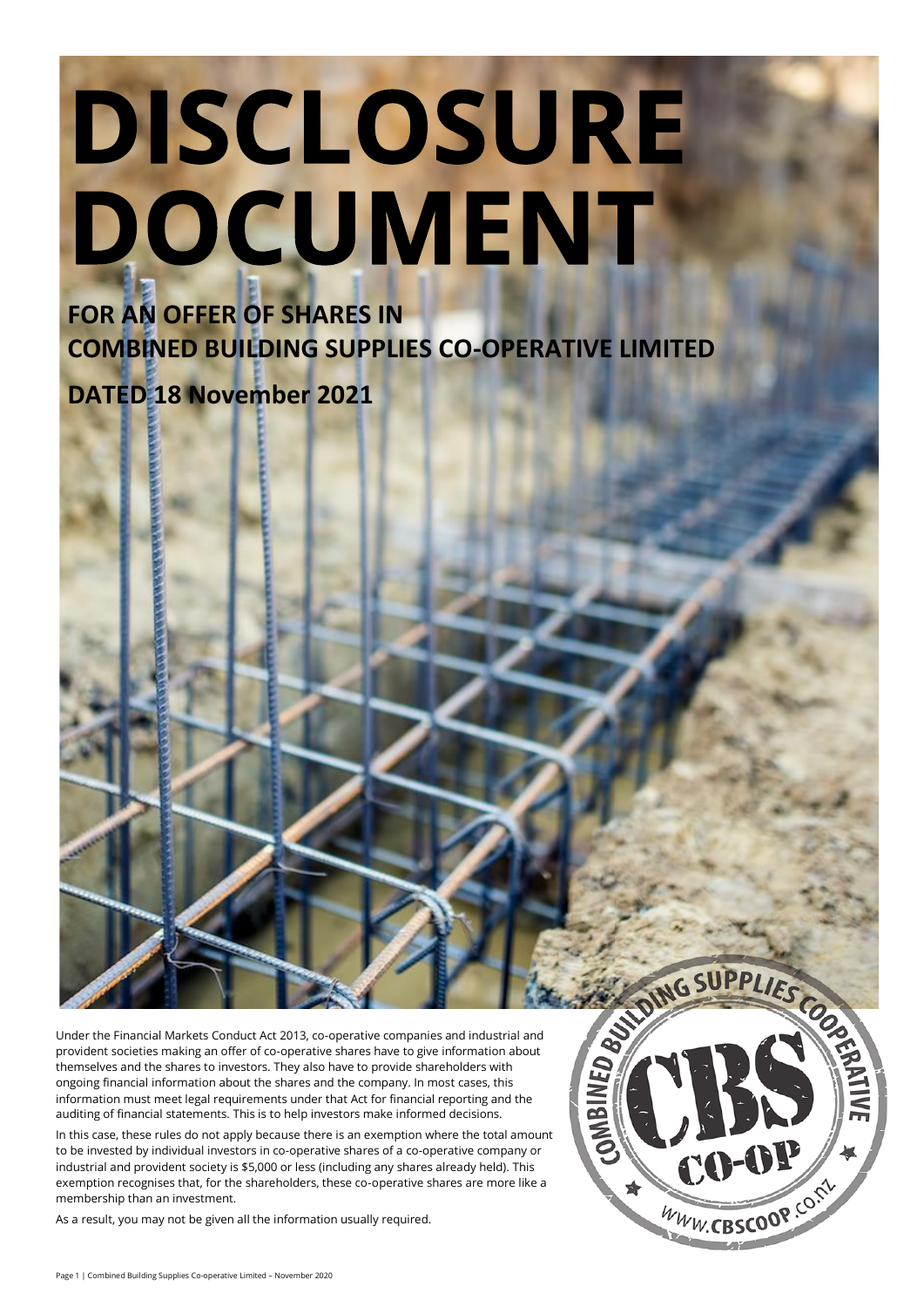## **DISCLOSURE DOCUMENT**



#### 1.0 What is this?

This is an offer of ordinary co-operative shares ("Shares") in Combined Building Supplies Co-operative Limited ("CBS Co-op"). Shares give you a stake in the ownership of CBS Co-op.

You could receive a return reflecting the performance of CBS Co-op through rebates or other distributions declared by the Board.

If CBS Co-op runs into financial difficulties and is wound up, you will be paid only after all creditors have been paid. You may lose some or all of your investment.

#### 2.0 About the CBS Group

CBS Co-op, together with its subsidiaries ("CBS Group"), is a building supplies and services co-operative within New Zealand. The CBS Group offers a wide range of benefits to its members through entering into preferential supply agreements with suppliers of building products and services.

CBS Co-op is the parent entity of the CBS Group. It is a co-operative company registered under the Companies Act 1993 on 3 August 2017 and the Co-operative Companies Act 1996 on 19 April 2018.

As at the date of this Document, CBS Co-op has one wholly-owned subsidiary company, CBS TM Limited. CBS TM Limited is a non-trading entity that holds the brands and other intellectual property assets of the CBS Group.

CBS Co-op has no employees, but is managed by a separate management company, CBS Management Limited. Further details of this arrangement are set out in section 6 "Key drivers of returns" below.

## 3.0 Purpose of this offer

The purpose of this offer is to enable the issue of:

- (a) initial Shares to enable persons to become transacting Shareholders; and
- (b) distributions or rebates to Shareholders in the form of additional Shares, up to the current maximum shareholding of 10% of the Shares on offer per Shareholder (or otherwise as determined by the Board from time to time).

The purpose of this offer of Shares is not therefore merely to raise capital for CBS Co-op, but as a mechanism for membership. CBS Co-op will use the proceeds of the offer for the general corporate purposes of the CBS Group rather than for a specific activity.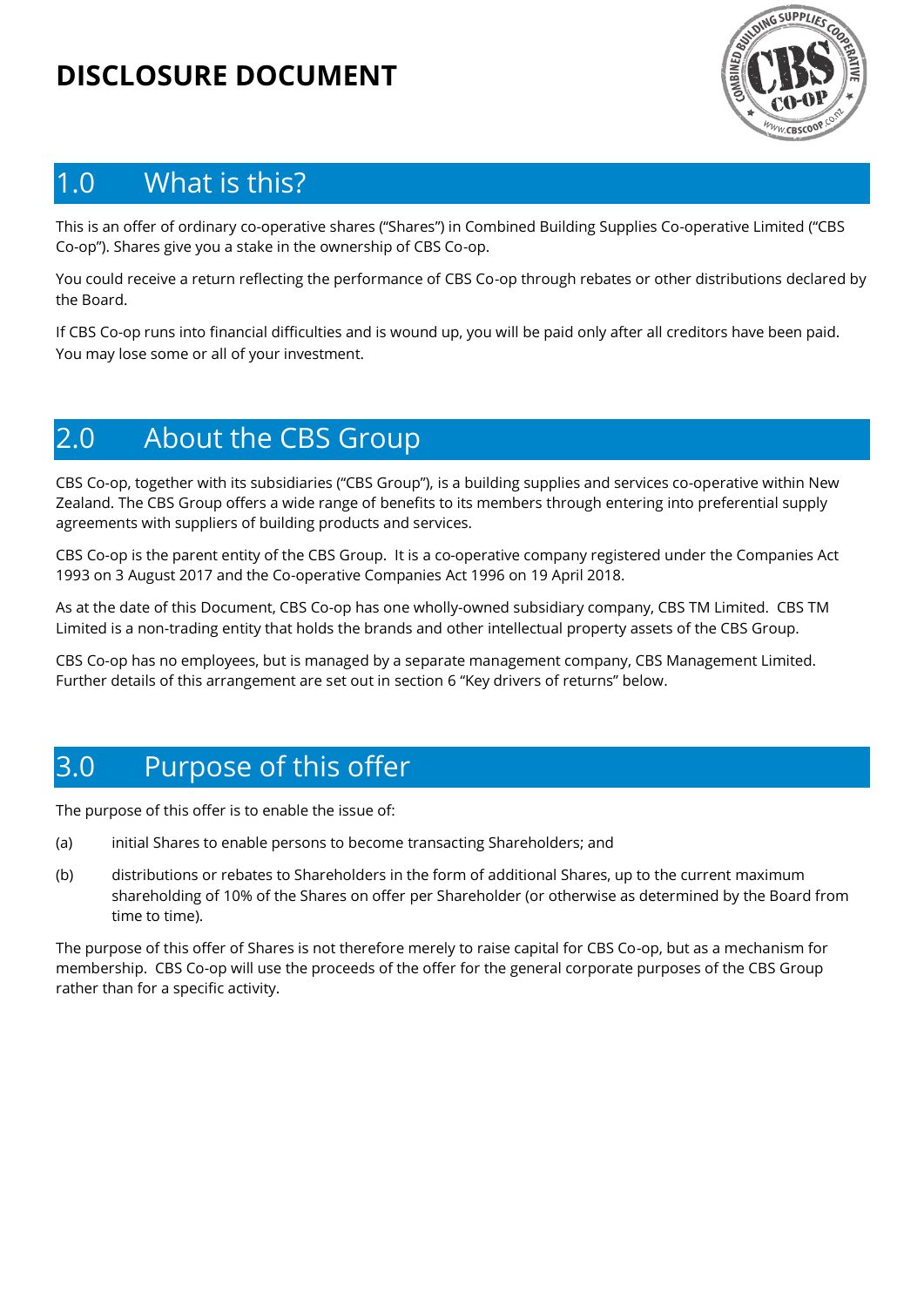# 4.0 Key terms of the offer

| <b>Brief description of the</b><br><b>Shares</b>                                                         | This is an offer of ordinary co-operative shares in CBS Co-op.<br>Each Share has a nominal value of \$1.00. CBS Co-op only has one class of<br>share on issue.<br>Each Share confers on its holder the right to vote, receive rebates and                                                                                                                                                              |
|----------------------------------------------------------------------------------------------------------|--------------------------------------------------------------------------------------------------------------------------------------------------------------------------------------------------------------------------------------------------------------------------------------------------------------------------------------------------------------------------------------------------------|
|                                                                                                          | distributions authorised by the Board and to share in the distribution of the<br>surplus assets of CBS Co-op in accordance with the Constitution.                                                                                                                                                                                                                                                      |
|                                                                                                          | The Shares may only be surrendered in certain circumstances. These<br>circumstances are summarised in section 5 "How can you get your money<br>out" below.                                                                                                                                                                                                                                             |
| <b>Price of the Shares</b>                                                                               | The nominal value of the Shares is \$1.00 per Share (\$1,000 in total).                                                                                                                                                                                                                                                                                                                                |
|                                                                                                          | Under the Constitution, the nominal value of the Shares can be changed by<br>the Board from time to time provided that the change is authorised by an<br>ordinary resolution of Shareholders.                                                                                                                                                                                                          |
| <b>Date offer of Shares opens</b>                                                                        | 23 April 2018                                                                                                                                                                                                                                                                                                                                                                                          |
| <b>Date offer of Shares closes</b>                                                                       | This is a continuous offer of Shares. The offer therefore has no closing date<br>but the Board is not obliged to accept applications and can decide to cease<br>or suspend offering Shares at any time.                                                                                                                                                                                                |
| <b>Shareholding</b><br>requirements                                                                      | In order to become a Shareholder, you must make a minimum investment<br>(being 1,000 Shares) of \$1,000 ("Price").                                                                                                                                                                                                                                                                                     |
|                                                                                                          | You will only be issued Shares if, in the opinion of the Board, you will be a<br>Transacting Shareholder. A Transacting Shareholder is a shareholder who<br>carries out transactions with CBS Co-op or its suppliers. The Board of CBS<br>Co-op is able to make rules relating to Transacting Shareholders and set a<br>minimum purchase requirement. Currently, the Board has not made such<br>rules. |
|                                                                                                          | As this is a continuous offer of Shares, there is no minimum number of<br>Shares that must be subscribed for by Shareholders collectively before the<br>Shares are issued.                                                                                                                                                                                                                             |
| <b>Maximum Shareholding</b>                                                                              | The maximum number of Shares that a Shareholder may hold is 10% of the<br>Shares on issue from time to time. The maximum number or value of Shares<br>that may be held by a Shareholder is as determined by the Board from time<br>to time in accordance with the Constitution.                                                                                                                        |
| <b>Liability of Shareholders</b><br>to make further payments<br>in relation to the Shares<br>after issue | There are no additional financial commitments or ongoing fees required as it<br>is intended that the Company will be self-funding from rebates received from<br>suppliers. There is no requirement to subscribe for further Shares for levels<br>of qualifying spend.                                                                                                                                  |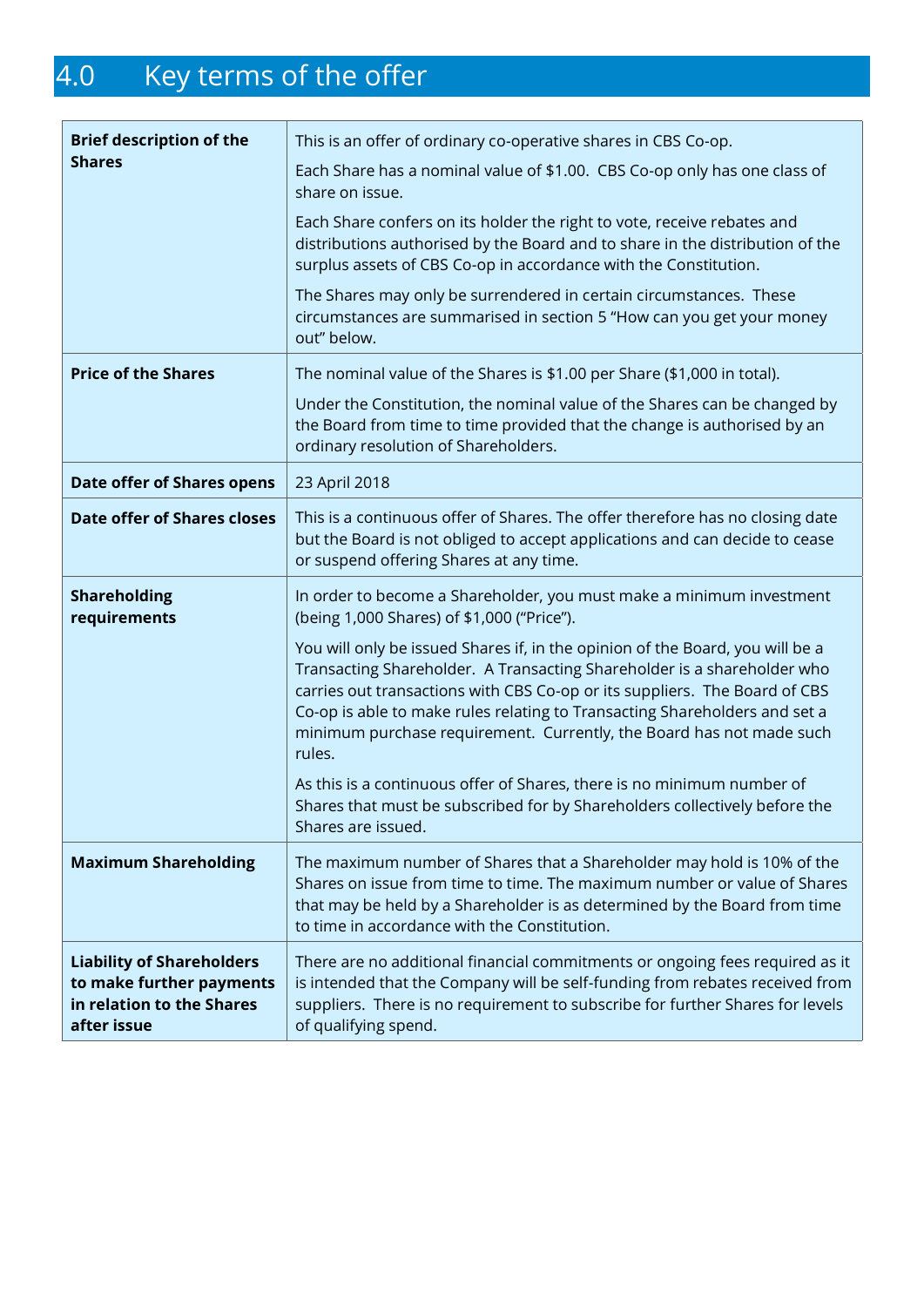| <b>Rights attached to Shares</b>          | No votes attach to the Shares until they are paid up.<br>The other terms of issue and powers attaching to the Shares are set out in                                                                                                                                                                                                                                                                                                                                                                                                                                                                                                                                                                                                                                                                                                                                                                                                                                                                                                                                                                                                     |
|-------------------------------------------|-----------------------------------------------------------------------------------------------------------------------------------------------------------------------------------------------------------------------------------------------------------------------------------------------------------------------------------------------------------------------------------------------------------------------------------------------------------------------------------------------------------------------------------------------------------------------------------------------------------------------------------------------------------------------------------------------------------------------------------------------------------------------------------------------------------------------------------------------------------------------------------------------------------------------------------------------------------------------------------------------------------------------------------------------------------------------------------------------------------------------------------------|
|                                           | the Constitution. The Constitution is available for download at<br>www.cbscoop.co.nz or at the Companies Office at www.companies.govt.nz.                                                                                                                                                                                                                                                                                                                                                                                                                                                                                                                                                                                                                                                                                                                                                                                                                                                                                                                                                                                               |
| <b>Rebates and other</b><br>distributions | Under the Constitution, the Board has the power to declare rebates or other<br>forms of distributions which may be made, in whole or part, in cash, Shares<br>or any other form determined by the Board. In this section, a reference to a<br>rebate includes other forms of distribution such as additional Shares.<br>Your primary return shall be from discounts on purchases of goods and<br>services from certain third party suppliers with whom CBS Co-op has<br>discount arrangements ("Supplier Discounts").<br>In addition, you could receive a return from a proportion of the profits of CBS<br>Co-op (which may be paid in cash, credit or additional Shares) which are<br>generally paid annually but may be paid more or less frequently ("Annual<br>Rebates"). Shareholders do not have the right to require payment in cash or<br>credit if the Board determines to issue additional Shares. Annual Rebates<br>may be calculated by reference to the number, value or volume of, or the<br>profit derived by CBS Co-op from transactions by Shareholders or through<br>CBS Co-op and/or the number of Shares you hold. |

#### 5.0 How you can get your money out

CBS Co-op does not intend to quote these Shares on a market licensed in New Zealand and there is no other established market for trading them. This means that you may not be able to sell your Shares.

In general, persons investing in shares in a co-operative company do so in order to transact with the co-operative and to be entitled to discounts and rebates based on their trading with the co-operative, rather than to obtain capital gains in the value of the shares. Holders of Shares are unlikely to be able to transfer or surrender their Shares for more than the nominal value of \$1.00 per Share.

Subject to restrictions in the Constitution, you may sell or transfer your Shares to any person who is, or will become, a Transacting Shareholder of CBS Co-op.

#### **SURRENDER**

The general method of disposing of Shares is to surrender your Shares to CBS Co-op. The Board is not required to accept a request to surrender shares except in certain limited circumstances, including:

- if you have not been a Transacting Shareholder for the past five years; or
- on your death, when your personal representative may request a surrender of your Shares,

in which case the Board must accept such request unless it considers the surrender would result in CBS Co-op not being able to satisfy the solvency test.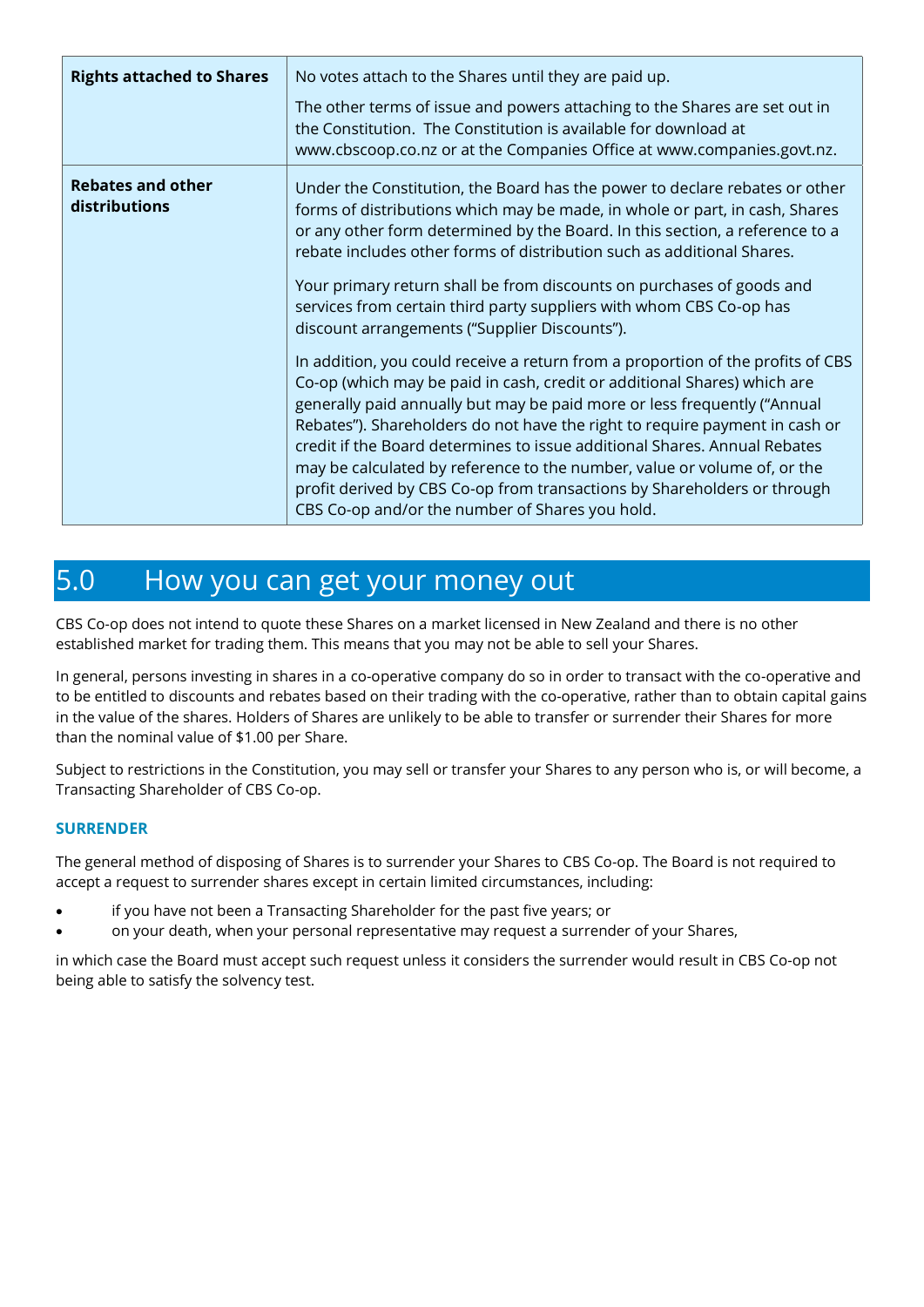In addition, CBS Co-op can require you to surrender your Shares in certain circumstances including if you:

- have ceased to be a Transacting Shareholder (as a result of ceasing to trade with CBS Co-op or its preferred suppliers);
- are in default of an obligation to CBS Co-op or one of its related companies or its suppliers (including an obligation to pay money by the due date); or
- if the surrender is otherwise considered to be in the best interests of CBS Co-op.

The consideration for the surrender of your Shares if required by CBS Co-op is the lesser of:

- the nominal value of the Shares on the date that the surrender takes effect;
- the amount paid up for the Shares:
- if the constitution includes a procedure for determining the consideration on surrender, the amount determined in accordance with that procedure; or
- an amount agreed upon between you and the Board,

less any amount you owe to CBS Co-op or any of its related companies on any account whatsoever.

Further information on the process for the surrender of Shares is set out in the Constitution. The Constitution is available for download at the Companies Office at [www.companies.govt.nz.](http://www.companies.govt.nz/)

## 6.0 Key drivers of returns

The goal of CBS Co-op is to obtain the best possible pricing on building materials and services to the building industry by combining the buying power of builders across the country.

Accordingly, the principal activity of the CBS Group is to enter into arrangements with suppliers of materials and services to the building industry to negotiate discounts and other benefits for its Transacting Shareholders. CBS Co-op may also in the future itself offer products and services to its Transacting Shareholders.

Because the principal activity of the CBS Group is to deliver discounts to its Transacting Shareholders, your returns from the investment in the Shares are likely to be received from discounts received from those suppliers, and will be dependent on your levels of trading with CBS Co-op's preferred suppliers in various product or service categories, rather than the number or value of Shares you hold.

The goal of the Board is therefore to ensure that the CBS Group is self-funding from rebates received from suppliers, but, beyond this, the Board seeks to optimise discounts to Transacting Shareholders rather than optimising the financial performance of CBS Co-op itself.

The key driver of returns for CBS Co-op and its subsidiaries is entering into supplier arrangements, and negotiating preferential pricing and rebates under those arrangements. As the arrangements are generally based on the volume of spending by Transacting Shareholders with those suppliers, the financial performance of CBS Co-op is strongly linked to the spending by Transacting Shareholders and the strength of the construction industry as a whole.

However, there is no representation that every Shareholder will be able to trade with all of CBS Co-op's suppliers. The Shareholder's ability to trade with any supplier is subject to the Shareholder complying with that supplier's terms and conditions, including credit terms. CBS Co-op requires, under its arrangements with its suppliers, that the suppliers will ensure that their treatment of Transacting Shareholders for credit terms are consistent with (or no less favourable to the Transacting Shareholder) its treatment of its other customers.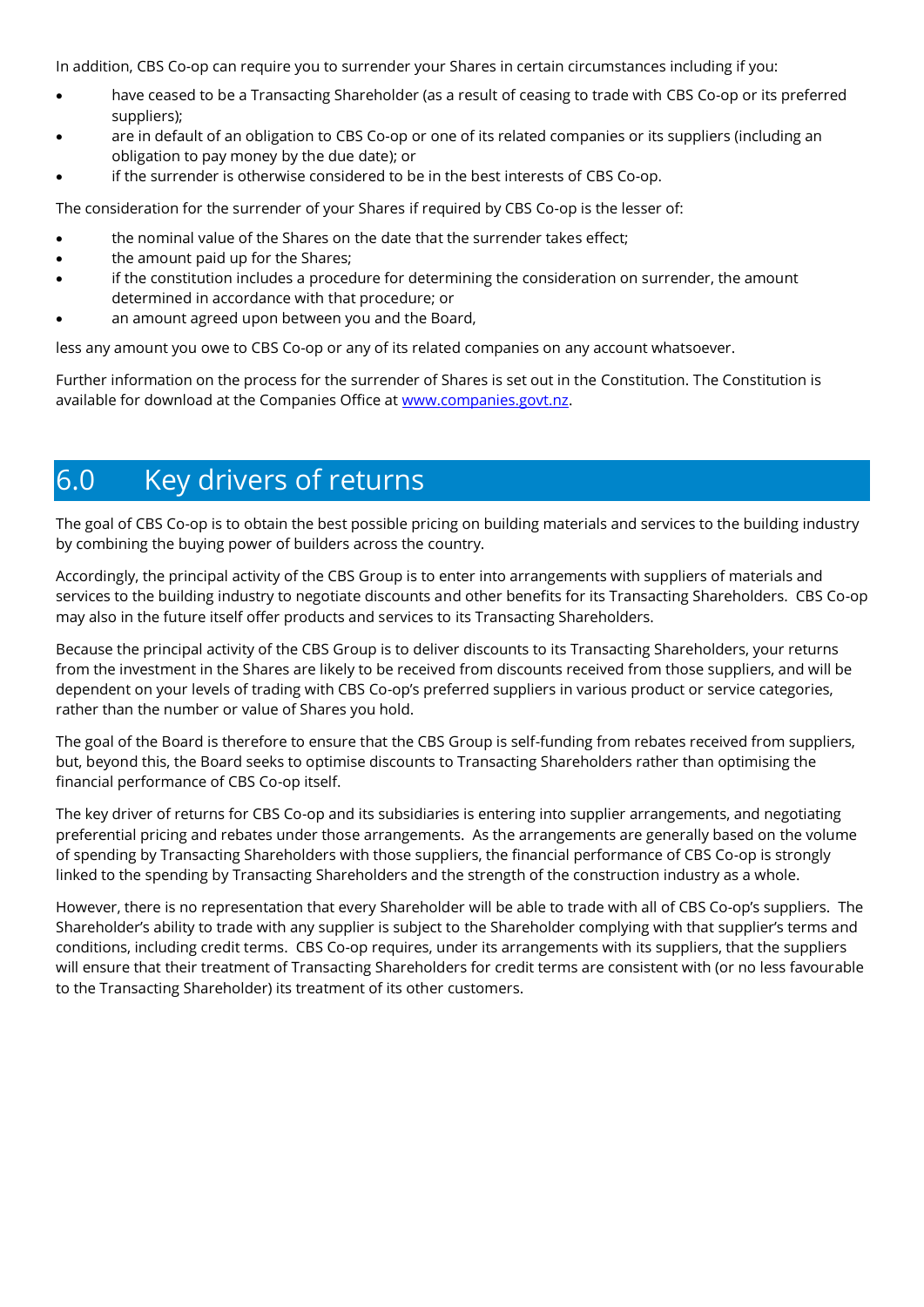#### **CBS BOARD OF DIRECTORS AND MANAGEMENT**

The Directors of CBS Co-op and the management team is critical to its success. CBS Co-op does not have employees, but instead has a board of directors and engages the services of CBS Management Limited to provide management services to CBS Co-op.

As at the date of this Document, the directors of CBS Co-op are:

- Carl Taylor (Chair)
- Peter de Gouw
- Scot Pearce
- Robert Kilpatrick
- Ian Lamb
- Simon White

More information on each of the directors of CBS Co-op can be found at [www.cbscoop.co.nz](http://www.cbscoop.co.nz/).

As at the date of this Document, the members of the management team provided by CBS Management Limited to provide services to CBS Co-op are:

- Ian Lamb (Chief Executive Officer)
- Simon White (Chief Financial Officer)
- Mike Blackburn (Communications)
- Carl Taylor (Procurement)

In return for providing management services, CBS Management Limited receives a management fee from CBS Co-op. The amount of this management fee is equal to:

- 80% of the initial amount payable by each member for its Shares; and
- a fee based on the amount of rebates paid by each supplier to CBS Co-op, being the lesser of (i) 2% of the turnover transacted between CBS Co-op members and that supplier, or (ii) 66% of the rebates actually paid by that supplier to CBS Co-op in respect of that year.

The management agreement has an initial term of 4 years, and either CBS Co-op or CBS Management can terminate the agreement without cause on 6 months' notice after those initial 4 years. CBS Co-op can also terminate CBS Management with cause at any time during or after those initial 4 years (for material breaches after giving CBS Management notice to remedy the issue). No termination fee is charged by CBS Management on termination, but CBS Co-op does have to pay fees and costs due up to the date of termination.

The management agreement between CBS Co-op and CBS Management Limited is a material contract of CBS Co-op and is available on request to all current and prospective Shareholders.

All Shares held by CBS Co-op's directors or senior managers have been acquired by the directors or senior managers in their capacity as Transacting Shareholders of CBS Co-op. Such shareholding details are not material information.

The directors or senior managers may also be directors / shareholders in suppliers that enter into preferred supplier agreements with CBS Co-op. All such agreements are entered into in the ordinary course of business of CBS Co-op and on market terms.

Other than as set out above, no directors and senior managers (or their associated persons) have a direct or indirect material interest in CBS Co-op or any of its subsidiaries, or in any agreement entered into on behalf of or in respect of CBS Co-op or any of its subsidiaries that is material to that director and CBS Co-op.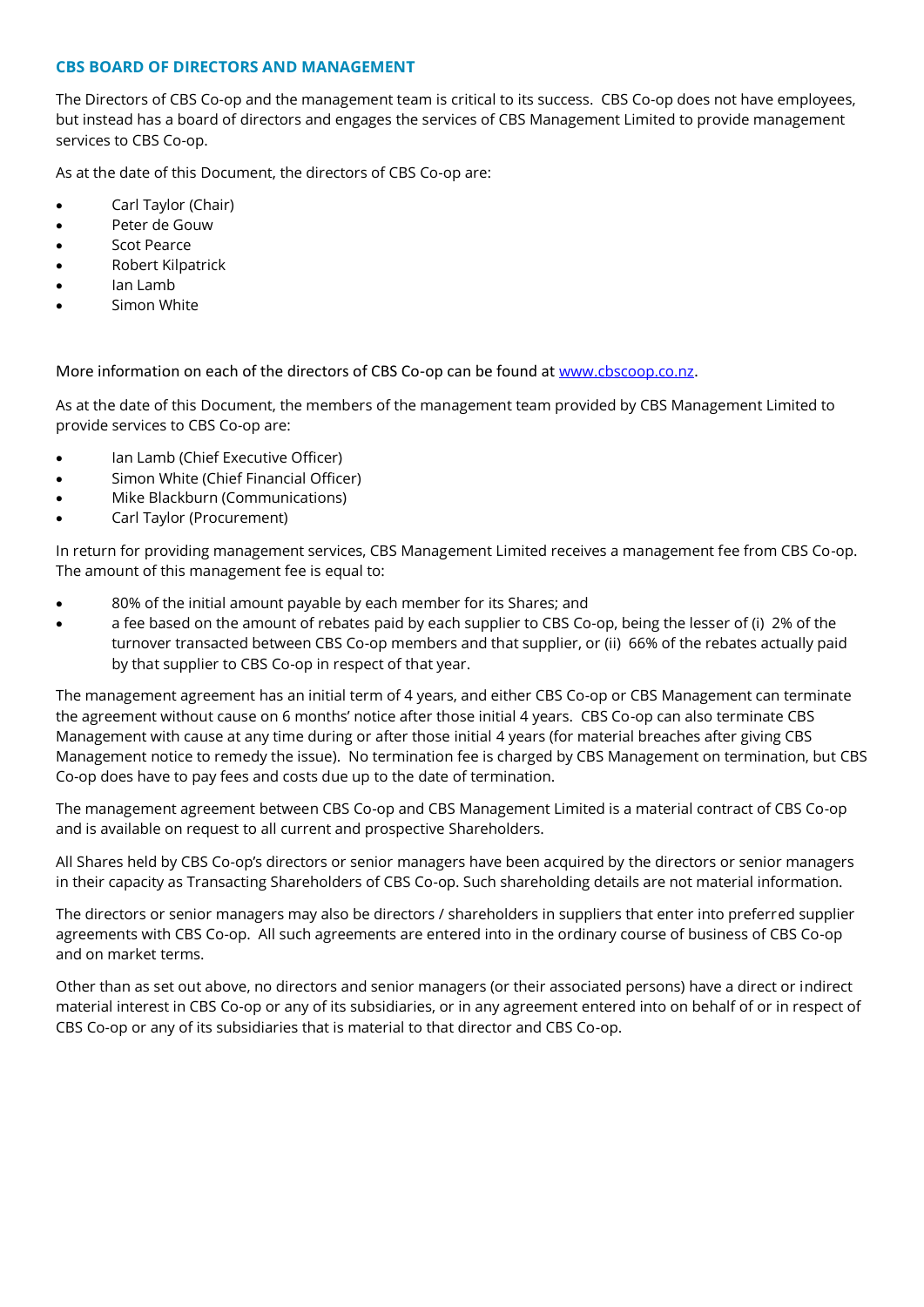#### **OTHER GOVERNANCE INFORMATION**

The minimum number of directors of CBS Co-op is three and the maximum number is seven.

The majority of directors must be Transacting Shareholders.

The Constitution sets out that Board may determine that each of the North Island and the South Island shall be divided into separate areas (each a "Region") and that shareholders in each Region have the right to elect one or more Shareholder Directors. If this occurs, the Shareholders will only be entitled to vote for Shareholder Directors in relation to the Region in which they reside.

The Board may also appoint up to two independent directors from time to time.

The Board will ensure that the accounts of CBS Co-op are audited each financial year, and that the auditor is entitled to attend annual general meetings of the company and be heard at those meetings.

#### 7.0 Key risks affecting this investment

CBS Co-op considers that the most significant risk factors that could affect the returns received from holding the Shares are:

- **Building Industry Downturn**: CBS Co-op is focused on the building and construction industry. As a result, a national event (including Covid-19 pandemic) affecting building and construction could lead to material reduction in trade. This will reduce the volumes Shareholders spend with Suppliers, and therefore reduce rebates available to CBS Co-op. This could significantly affect the financial performance of the CBS Group.
- **Levels of Trade**: CBS Co-op looks to give returns to its Shareholders in two ways: (1) Entitlements to discounts from CBS Suppliers when you purchase goods or materials from those suppliers; and (2) Annual rebates, payable out of rebates received by CBS Co-op from Suppliers (after paying costs and any retention for the ongoing business of CBS Co-op). Both of these returns are impacted by the volume of trade Shareholders carry out with CBS Suppliers. If Shareholders chose not to buy materials or services from Suppliers, this will impact the financial performance of the CBS Group.
- **Compliance with Supplier terms**: As stated in section 6 "Key drivers of returns", Shareholders are required to comply with the standard terms and conditions of Suppliers' terms and conditions. The failure of Shareholders to pay their accounts by the due date could reduce the rebates received by CBS Co-op by the relevant Supplier, and therefore impact the financial performance of the CBS Group.
- **Capital/Funding Constraints**: As a co-operative company, CBS Co-op has greater limitations on its ability to raise equity capital to invest in large projects or initiatives. As a result, CBS Co-op would likely need to rely on raising debt finance if it intended to make such an investment, and would therefore be more dependent on the availability of debt finance at the relevant time.

This summary does not cover all of the risks of investing in the Shares. Other more general risks which may affect CBS Group's financial performance include:

- a general downturn in economic and business conditions;
- decreases in consumer demand or changes in consumer habits;
- changes in tax rates or regimes;
- a new competitor entering the markets in which CBS Co-op operates, or a competitor substantially increasing their market share;
- changes in the regulatory environment which could affect the market in which CBS Co-op operates.

In addition, tax law is complex and changes frequently. Taxation could have a significant consequence for investments, including returns payable in relation to the Shares. CBS Co-op recommends that shareholders seek professional tax advice regarding their individual circumstances prior to investing in the Shares.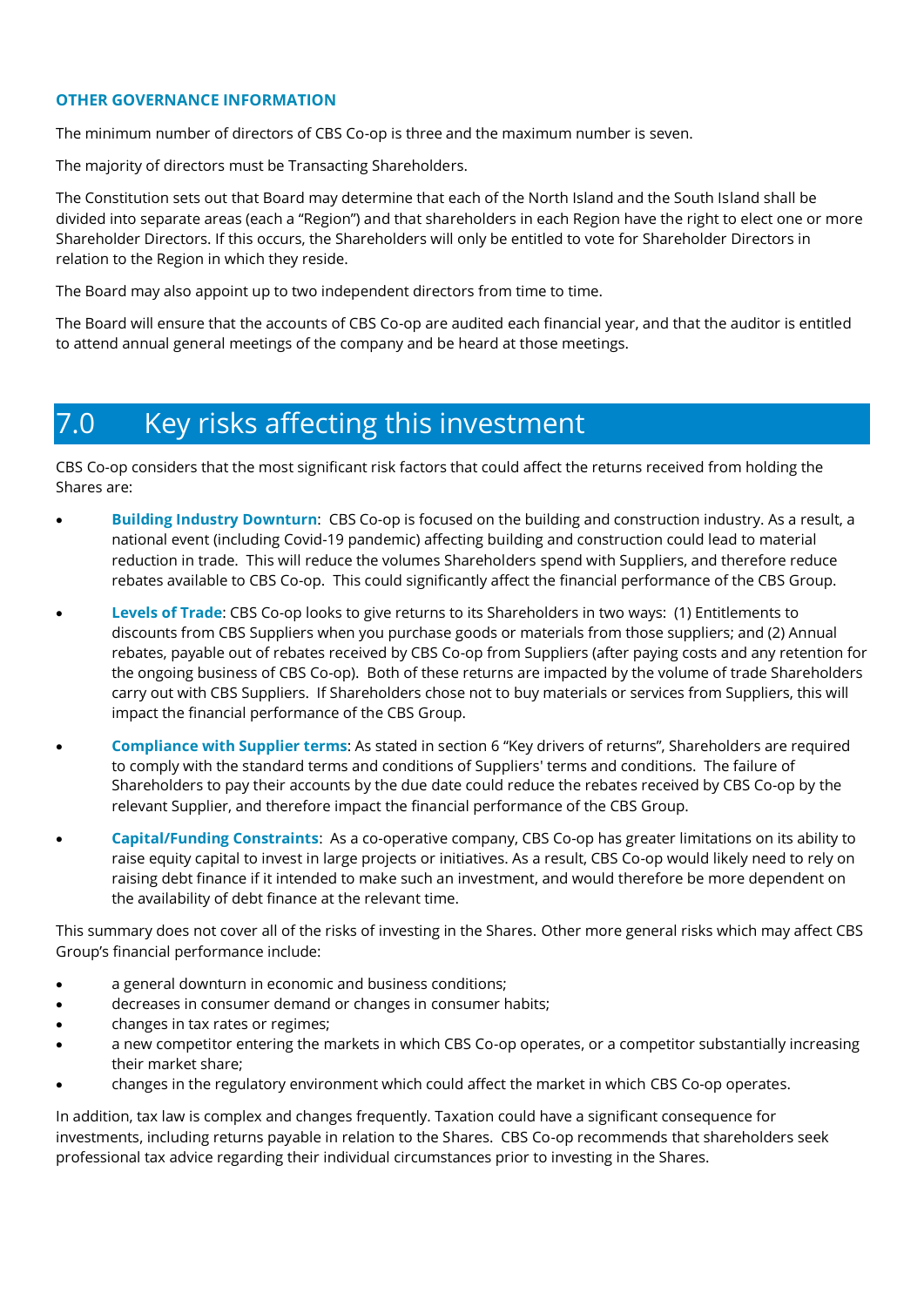#### 8.0 CBS Group's financial information

Under the terms of the Financial Markets Conduct (Small Co-operatives) Exemption Notice 2016, on which this offer relies, no financial information regarding CBS Co-op or the CBS Group is required to be provided.

## 9.0 How to apply

Applications to subscribe for Shares should be made by completing the shareholder application form available online at [www.cbscoop.co.nz.](http://www.cbscoop.co.nz./)

If you are not able to access the shareholder application form online, you may contact any director of CBS Co-op on their contact details set out in section 10 "Contact Information" below, and they can send you a shareholder information pack.

Completed application forms can be returned to CBS Co-op by post or sent by email t[o applications@cbscoop.co.nz.](mailto:applications@cbscoop.co.nz) Please see the contact information below in section 10 "Contact Information" below.

## 10.0 Contact information

#### CBS Co-op can be contacted at:

| In relation to applications:                                      | In relation to share registry queries:                               |
|-------------------------------------------------------------------|----------------------------------------------------------------------|
| Applications<br>Combined Building Supplies Co-operative Ltd       | <b>Share Registry</b><br>Combined Building Supplies Co-operative Ltd |
| P O Box 33022,                                                    | P O Box 33022,                                                       |
| Barrington, Christchurch                                          | Barrington, Christchurch                                             |
|                                                                   | Email: registry@cbscoop.co.nz                                        |
| Email: applications@cbscoop.co.nz                                 |                                                                      |
| In relation to general queries:                                   |                                                                      |
| Combined Building Supplies Co-operative Limited<br>P O Box 33022, |                                                                      |
| Barrington, Christchurch                                          |                                                                      |
| Email: info@cbscoop.co.nz                                         |                                                                      |
|                                                                   |                                                                      |